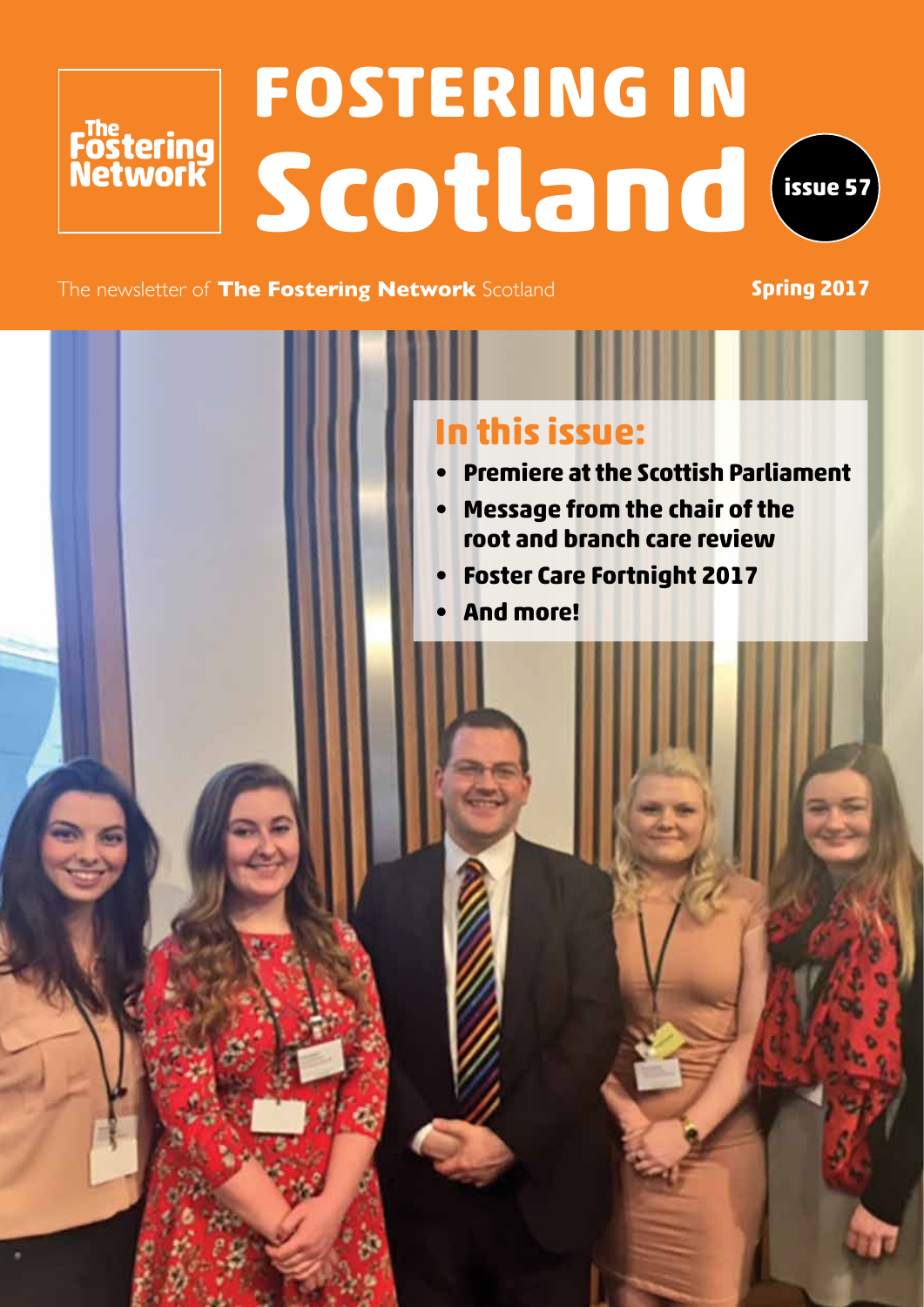# **Hello everyone**



#### **I hope you are all enjoying the longer nights – summer is on its way!**

We launched our young champions' film, Give Me a Chance, during a fantastic event held at the Scottish Parliament on 30 March. Our cover photo shows the four young champions who starred in the film – Lauren, Chloe, Amy and Sophie – alongside Mark McDonald, Minister for Childcare and Early Years. The event was sponsored by Liam McArthur MSP who we are extremely grateful to. We would encourage all of you to visit The Fostering Network's YouTube channel and search for 'Give Me a Chance' to enable you to view our inspiring film.

We were also delighted to be joined by Fiona Duncan, the new chair of the root and branch review of care. We look

forward to working closely with Fiona in the months ahead. If you would like to get involved, turn to page 3 to find out how.

As you will see in the article below, we have recently started our new Walking Tall project and are in the process of recruiting for the post of children's participation worker. The project will reach out to primary school aged children across Scotland – both the sons and daughters of foster carers and children in foster care. Keep an eye on our website and future editions of this newsletter for more information.

Foster Care Fortnight is about to kick off and I would encourage all of you to get involved. We will be hosting a range of events, including an invitation-only

celebration event on 13 May at Dynamic Earth in Edinburgh. For more information on how you can get involved in this year's Foster Care Fortnight, see page 10.

The last edition of our newsletter included an article by Mark McDonald, during which he encouraged foster carers across Scotland to contact him to share 'any challenges you have experienced and of course, examples of good practice' by emailing **e** looked\_after\_children@gov.scot

We are delighted to share with you the letter of a foster carer who has emailed the Minister, using his experience to highlight some of the difficulties faced when children in care reach adulthood (see pages 4 and 5). I would encourage all of you to share your issues, either with us or with Mark McDonald directly.

I would also encourage all foster carers to contact Nicola Sturgeon to urge her to ensure Scotland is brought in line with the rest of the UK by introducing minimum allowances. A template letter and email to the First Minister is available on our website should you want to get involved in this important issue. We continue to campaign on this, and will do so until it is satisfactorily resolved.

Finally, all foster carers will have received a copy of our newly designed Fosterline Scotland magnet. Why not stick this on your fridge now so our helpline number is always to hand should an issue arise that you wish to discuss?

Until next time,

Sara Lune

**Sara Lurie,**  Director for Scotland

### **Walking Tall – supporting children across Scotland**

We were delighted when we were awarded just under £150,000 by the Big Lottery Fund for a new two-year project, Walking Tall. The project started in April, and we are in the process of recruiting for the post of part-time children's participation worker.

Walking Tall will bring together children in foster care and the sons and daughters

of foster carers through a range of events such as drama, play and dance workshops, to develop their confidence, self-esteem and life skills. The project will facilitate sessions to help children combat negative life events, helping them to develop a positive sense of self. We will also engage and consult with children, including disabled children, to produce and distribute new resources which will benefit all children in

foster care. Through this project, children will have the opportunity to feel proud of their history, make sense of their often traumatic past, and learn to 'walk tall'.

Watch this space for more information on our exciting new project!



**2 fostering news scotland spring 2017**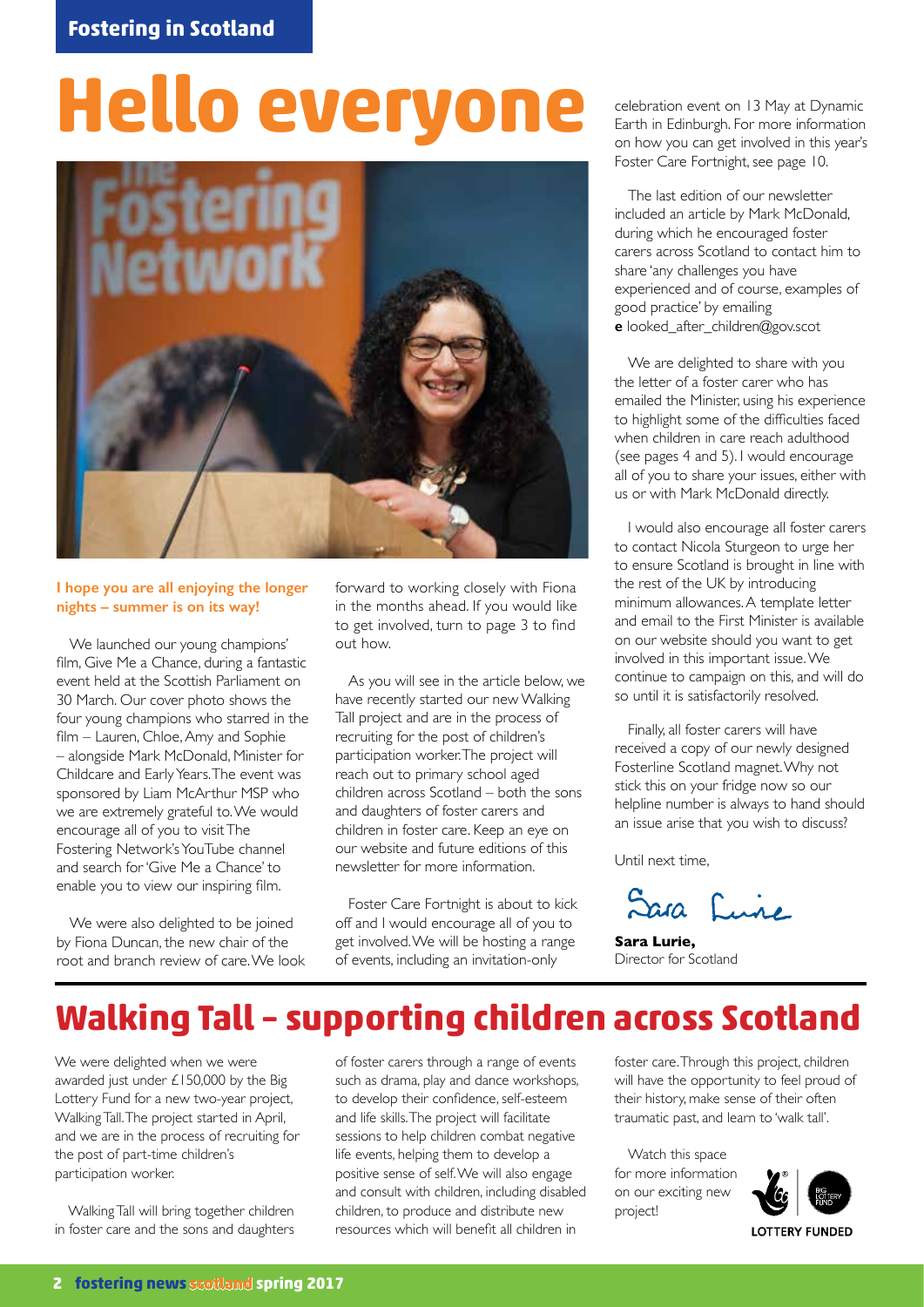### **Independent root and branch care review**

**Fiona Duncan, who has been appointed to chair the root and branch review of care, has sent the following message to foster carers:** 



Fiona Duncan talking to our young champions at the 'Give Me a Chance' film premiere

I'm delighted to be appointed as the chair of the independent review of Scotland's care system. Everywhere I go, I am given such a warm welcome with everyone sharing their hopes about what this review can - and must - do.

It is my role to ensure that the review delivers and implements lasting change for Scotland's children and young people. This is complex and challenging and cannot be achieved without really listening to and taking account of the views of a whole host of people and organisations.

The lived experience and wisdom of people will be at the very heart of this review from its beginning through to its end: children and young people in care, care leavers – young and old – and their families and carers have a vital place in this review.

To be a success, the review must also understand the experiences, change efforts and views of individuals and organisations working with and for vulnerable children and families. As foster carers, you have such experience to bring to inform the review and to inform my thinking.

This is a real opportunity to ensure a lasting legacy by being thoughtful about how the review is delivered. So whilst the review will 'propose changes to the care system that will improve both the quality of life and outcomes of young people in care,' it will also look for ways to build on the strengths of what is already working.

Strong values of inclusion, equality and being child-centred will permeate everything this review does.

We will start with 'root and branch' and be absolutely clear about what this means. So the first phase of the review is about discovery. To support this phase, I am setting up an external group of key individuals and organisations: the discovery review group. Together we will plan the effective delivery of the review and help guide and support the wide-ranging conversation that needs to take place to reach a consensus on:

What does a root and branch review of the care system mean to you?

What would the best care system in the world look like and how to achieve this?

This review will only truly deliver the change required if we are all taking part in the discussion and debate, and listening to and respecting the views of others.

Please do join the conversation. Your views as foster carers are critical and central to the review as are the voices of the children and young people you look after.

Join the conversation and keep up to date with us by visiting: **www.carereview.scot**



# **Continuing Care**

Fostering services have been in touch with us at The Fostering Network to seek clarification on the approval of foster carers as carers for young people over the age of 18, such as through Continuing Care. Each service providing such placements will need to be registered as a foster care service and also an adult placement service. In addition, the carer will need to undergo a formal process of assessment and approval at panel. This could be carried out at the same panel as the fostering panel, but the

recommendation would need to clearly evidence how the carer can provide care for an adult placement. A foster carer can't be approved to care for a young person aged 19 but instead would need to be approved as a foster carer for up to 18 years and as an adult placement carer for 18-19 years.

As this newsletter goes to print, the Care Inspectorate is due to publish guidance to support this – please keep an eye on our website for further updates.

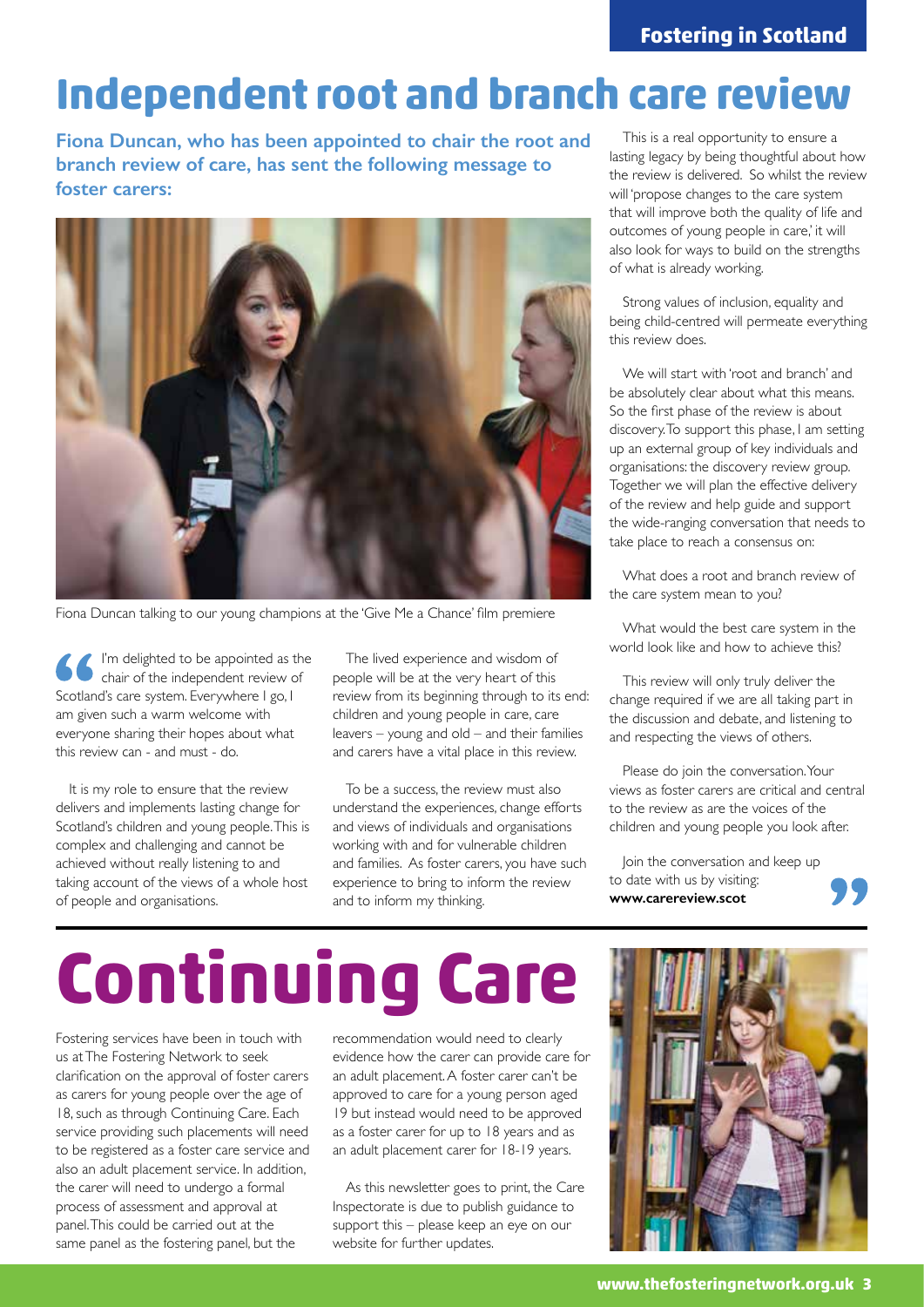# **A Letter to the Minister**

**We are pleased to share with you a foster carer's letter written to Mark McDonald MSP, Minister for Childcare and Early Years. He eloquently outlines the difficulties faced by foster carers across Scotland as the children in their care reach adulthood - an issue The Fostering Network continues to raise with the Scottish Government and we hope will be addressed in the root and branch care review (see page 3).** 

Dear Sir,<br>My partner and I proudly foster two amazing young people. L and G are brother and sister who<br>My partner and I proudly foster two amazing young people. L and G are brother and ramas of everything. arrived with us in June 2015. They will be 16 and 13 in April. Along with all the normal dramas of life, they have to negotiate a system that professes to hold the child at the centre of everything. We would all argue differently.

In the time that they have lived with us, L has gone from a shy, reserved stand-in mother to a confident, bright and articulate teenager who is discovering the young woman she is becoming. She has dreams of becoming a teacher. G is now a confident, outgoing, sporty, kind young man who has a positive relationship with his sister.

This is a far cry from the boy who used to need weekly meetings at his school due to various

behavioural challenges.

As L is about to turn 16, the local authority is now starting to talk about her leaving care pathway. This fills both her and us with dread.

As a 15-year-old girl she is not ready. Given that so much of her life has been plagued by uncertainty, she seeks the stability and reassurance a long term/permanent foster placement offers. This will involve staying on in school, attending college or university and moving on when her education is finished. Realistically this will be when she finishes her degree and has a secure job, probably no earlier than when she turns 22.

Throughout this time, she will be supported both emotionally and financially by ourselves as her foster family and will remain, at her wish, living with us and her younger brother. As a family we are trying to make plans for the future, both practically and financially, but with so many unknowns it's becoming almost impossible.

The next milestone for L will be 18. This is an age when many young people take gap years, go travelling, move to student halls during term time or carry on to further and higher education. For L, 18 spells uncertainty. Will she be able to do any of the things I mentioned? We would love to be in a position to offer all of these opportunities to her but the limitations of the current legislation and levels of support seem to limit the life chances available to her. Current guidance can be interpreted in various different ways, perhaps deliberately or by design. One size does not fit all when dealing with the often complex and challenging circumstance of children in care.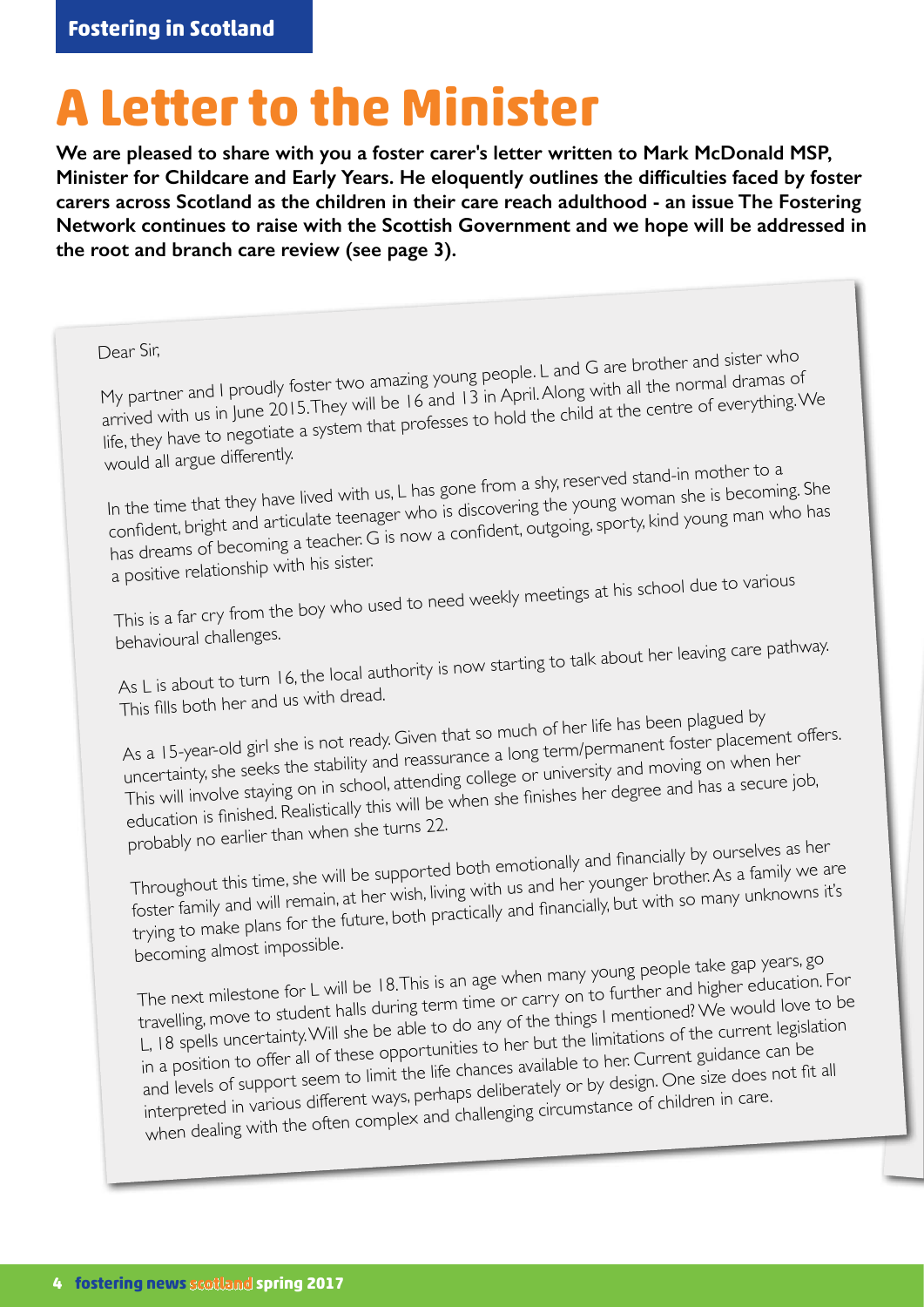Local authorities have ever shrinking budgets and with no compulsory requirement to offer continued financial support or provide extended care for young people reaching an age of 17, we are at a loss as to what we do and how we plan going forward. It appears that helping an age of 17, we are at a<br>system is the preferred way forward, rather than supporting that helping them to exit the care<br>support a foster family can p system is the preferred way forward, rather than supporting them to attain their life dreams with the

My analysis may be crass and somewhat cynical but is formed through discussions with experienced<br>Carers and care professionals who feel powerless to prevent the death mandle with experienced carers and care professionals who feel powerless to prevent the death march some of the young<br>people are placed on.

It would seem that the ever appropriate buzzword phrase of a 'postcode lottery' would be appropriate. Had L and G fallen under the care of Glasgow City Council and wished to continue further and higher education, then they would be funded at existing levels until they were 21, with further financial support given to teach them to budget and manage their money. But where we are, young people receive a much reduced package of support which, in turn, limits the chances, choices and opportunities afforded to them both; this disparity is unfaining their money. But where<br>impossible situation. Current legislation would seem to rely on the channel in an young people out. impossible situation. Current legislation would seem to rely on the charity of foster carers not to turn

L and G were taken into care on the promise that life would be better. Initially, through failed placements this was not the case. However, days are better now and L and G feel they are loved,<br>secure and happy where they are at present. Why then should there be a limitation on how long to<br>shield L and G then decide a secure and happy where they are at present. Why then should there be a limitation on how long they can choose to stay in this safe environment? Why then should there be a limitation on how long the shield L and G then decide at 18 they will be ready to face life alone?

I would beg that our Government acts quickly and decisively to show the world how we support,<br>encourage and invest in our most vulnerable young people.<br>Letting the world how we support,

encourage and invest in our most vulnerable young people.<br>To go forward allowing children in Scotland to have their life chances and opportunities dictated to by the local authority they happen to be accommodated by is at best shameful. Why is a child born in<br>Glasgow worth more than one born in Paisley?<br>As failed born in Carlo born in Paisley?

As foster carers we want to know what we can count on in terms of financial support, up to and<br>including the age of 22, for the young people we are privileged to look after.<br>We must do but we can including the age of 22, for the young people we are privileged to look after.<br>We must do better for those who not only have the ability

but are desperately reaching for the opportunity, only to have<br>their most basic of needs thrown into disarray at the worst their most basic of needs thrown into disarray at the worst<br>possible moment.

# I await your response and thank you for your attention.

Kind regards

### a foster carer [name withheld for confidentiality]

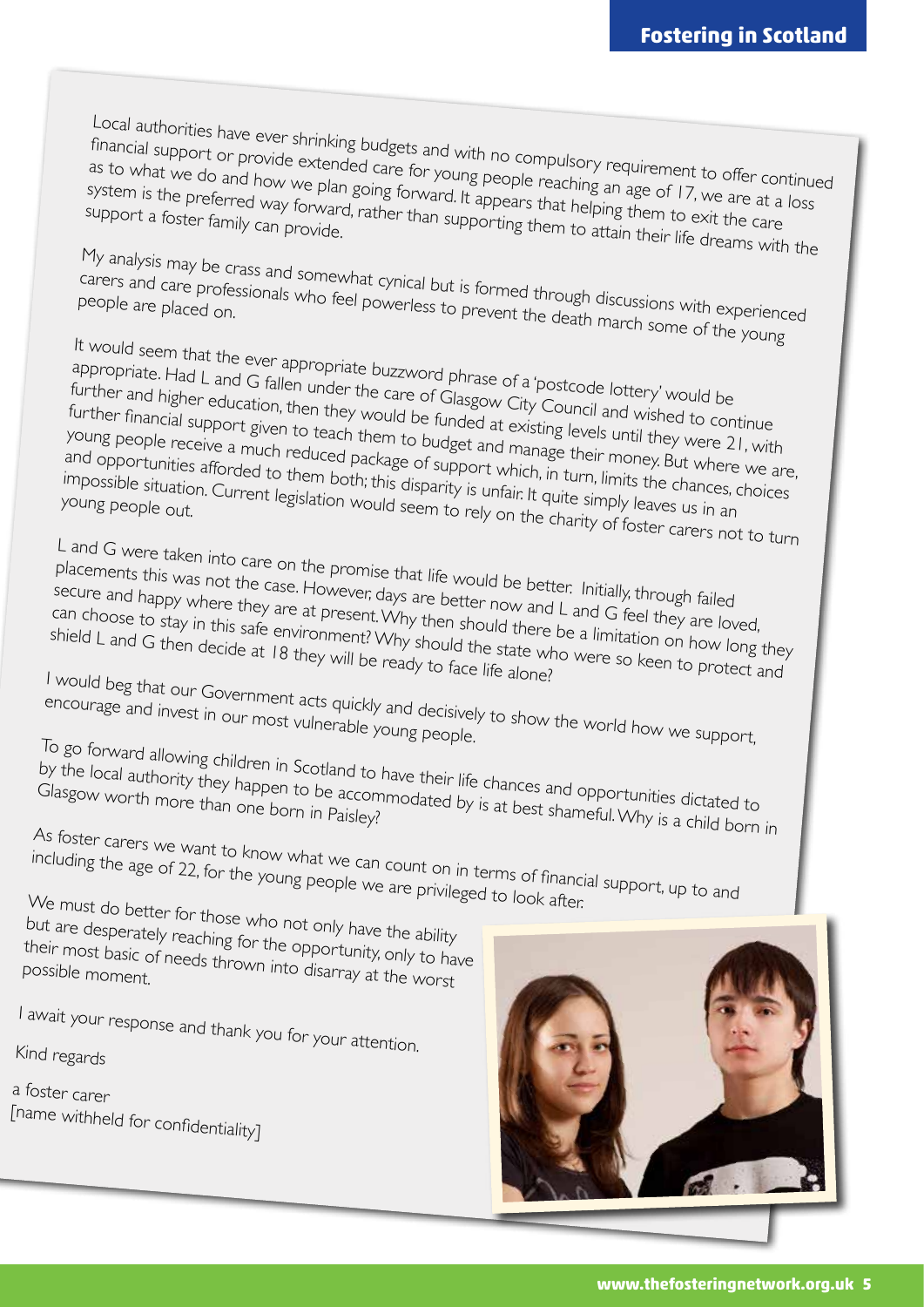### **Fostering Community Champions**



Read our update on this page and next



Our young champion Amy (in the centre of the photo) has been travelling the country to speak with foster carers about her experience of being in care and the importance of permanence, as well as speaking about her work with the young champions.

Our young champions have attended a number of support groups, as well as presenting at conferences. They are dedicated to improving the lives of children and young people in foster care, and sharing their own experiences and knowledge with foster carers can help give an understanding of what it feels like for a child coming into foster care.

One foster carer told us that hearing from Amy reaffirmed that he had made the correct decision to give up his career to foster as he knew he was making a positive difference to children's lives.

If you would like a young champion to speak with your support group about any issue in fostering, please contact Sue McKellar, young champions project worker: *e* scotland@fostering.net

Keep an eye out for our Digital Safety Training: Staying Safe Online, which has been written and presented by young champions.

# **Adam - A young champion in profile**



#### **'Show young people you believe in them. Smile. Set the bar high.'**

Adam, one of our young champions, recently gave a fantastic presentation at the Enquire conference with Children in Scotland. He spoke about how getting the right support can make all the difference to care-experienced young people: 'I had two very strong teachers at school who helped bridge the gap between not just moving schools, but moving homes. I wanted to share this with teachers at the conference to show them exactly what positive effects they can have on a child's life. I think it's important teachers know some of the background of children.

'Those of us in care don't need to be "let off" from doing homework, but it would help if you understood there may be reasons why school is hard for us. A lot of children who have come into care haven't had a lot of smiles at home – smiling in the classroom can show them you care. Children and young people can give up if they think they might fail, teaching them that they can aim high and keep going is invaluable.'

Adam explained to a captivated audience that his foster carer encouraging him to believe in his own ability, and telling him to aim for university, made all the difference to his own attitude of what he was capable of.

Adam believes that it doesn't take much to make school a positive experience for children in care, all they need is someone to believe in them, a smile and to set the bar high.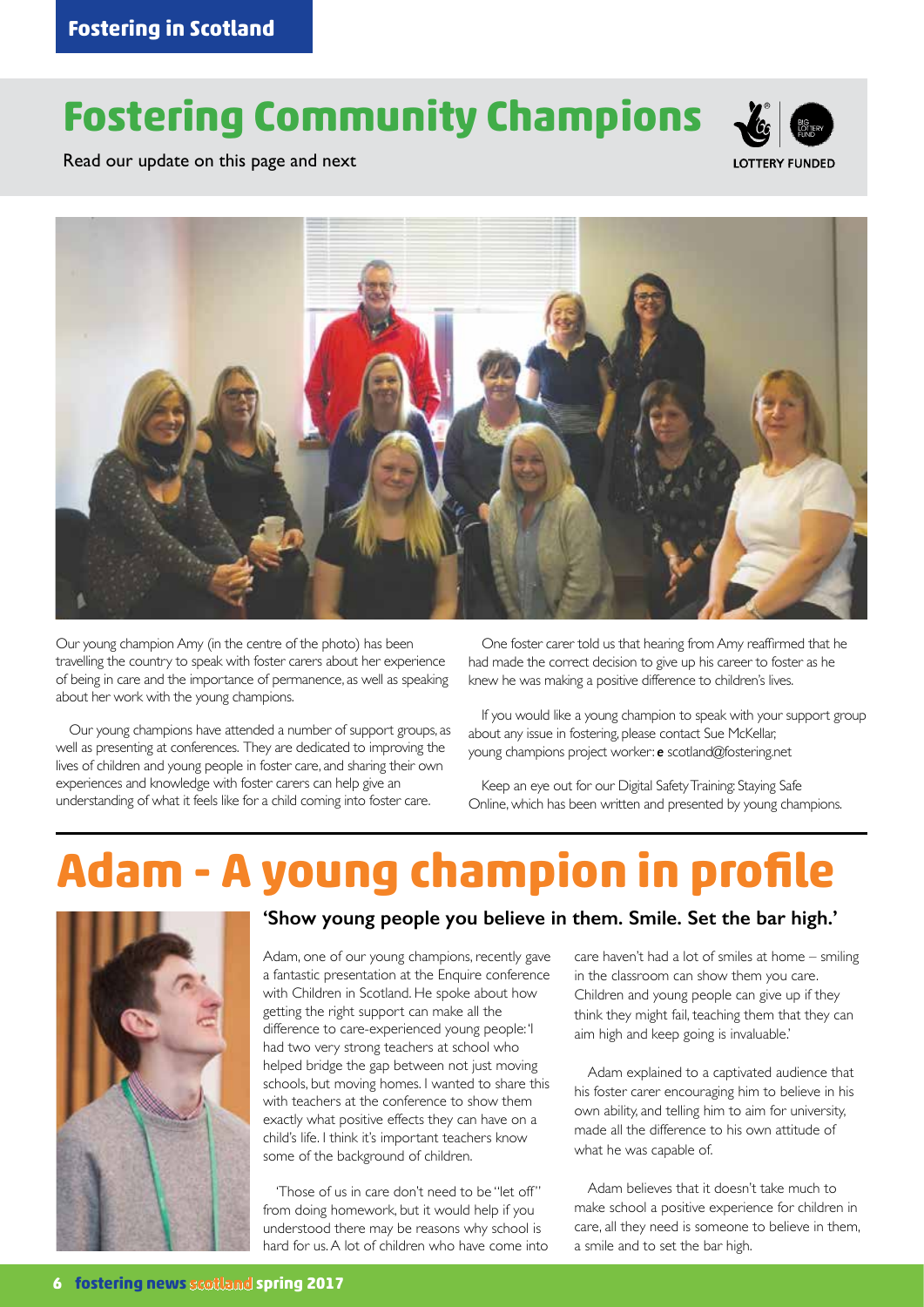### **Fostering in Scotland**

### **Young champions' film premiere: Give Me a Chance**

On 30 March, The Fostering Network and our young champions welcomed foster carers, children and young people, fostering service staff and MSPs from throughout Scotland to a parliamentary reception hosted by Liam McArthur MSP to showcase our film, Give Me a Chance. The short, three-minute film tackles the stigma faced by many young people in care and promotes the positive changes foster care can and does make to children's lives and futures.

The young champions are young people who are, or who have been, in foster care and the sons and daughters of foster carers. Having scripted, starred in and co-directed Give Me a Chance, supported by The Fostering Network, they presented the film and discussed the issues raised with an audience which included Mark McDonald MSP, Minister for Childcare and Early Years.



This film, and the voice of the young champions, is particularly relevant given the 'root and branch' review of care currently underway. The young champions enjoyed the opportunity to speak with Fiona Duncan, chair of the care review, about her plans.

Our young champions said: 'We made this film because we wanted to highlight the challenges children and young people can face in everyday life when placed into care, which is no fault of their own. This film is the experiences of nine people rolled into one.

'We chose the medium of film because we personally don't usually pick up leaflets when out and about, but if something of interest is on social media we are more inclined to click on it and share it with our friends.

'This film is for everyone - for those in care themselves and carers, teachers, social workers and for classmates of anyone who is in care.

'We hope people discuss the positive impact a foster placement can have on the life of a child/young person and how, when given the chance, any child can achieve their positive potential.'

To view the film, go to The Fostering Network's YouTube channel and search for Give Me a Chance or visit the Fostering Community Champions page of our website.

To contact the young champions to discuss the film, or any issues raised in the film: **t** 0141 204 1400 or **e** scotland@fostering.net



## **Foster carer champions - update**

Foster carer champions have had a busy start to the year, successfully supporting a number of carers throughout Scotland. It is always heartening to hear the positive outcomes for carers supported through difficult times. Areas covered recently have included: historic allegations, teenagers running away, relationships with supervising social workers, emotional support following the breakdown of placements and more. Having a listening ear and someone to talk to at these difficult times has proved to be invaluable and resulted in carers remaining as carers when they were on the verge of giving up.

Sara Smith, project worker, has had the privilege of meeting and speaking with

some potential new carer champions and visiting current champions to sign them up to the end of the project in August 2018. 'It is great to get round carers and hear their stories and find out how they can be involved in the project going forward. '

As we move into the final 18 months of the project, we will be ensuring foster carer champions continue to provide support and will also be exploring opportunities for them to be involved in wider consultations and developments.

To date, champions have had a session looking at how carers can support contact for children and young people and the information gathered will be used to create a

booklet and training workshop. We aim to use the vast knowledge of carers to help create better training, inform changes and the future of foster care - so exciting times ahead.

The foster carer champions were involved with the recent premiere of the young champions' film – Give Me a Chance – held at the Scottish Parliament, attending to view the film and as carers of some of the young people involved. It was an emotional time for all.

Remember, if you would like a listening ear, someone to talk through your issues with, contact us on: **t** 0141 204 1400 or **e** scotland@fostering.net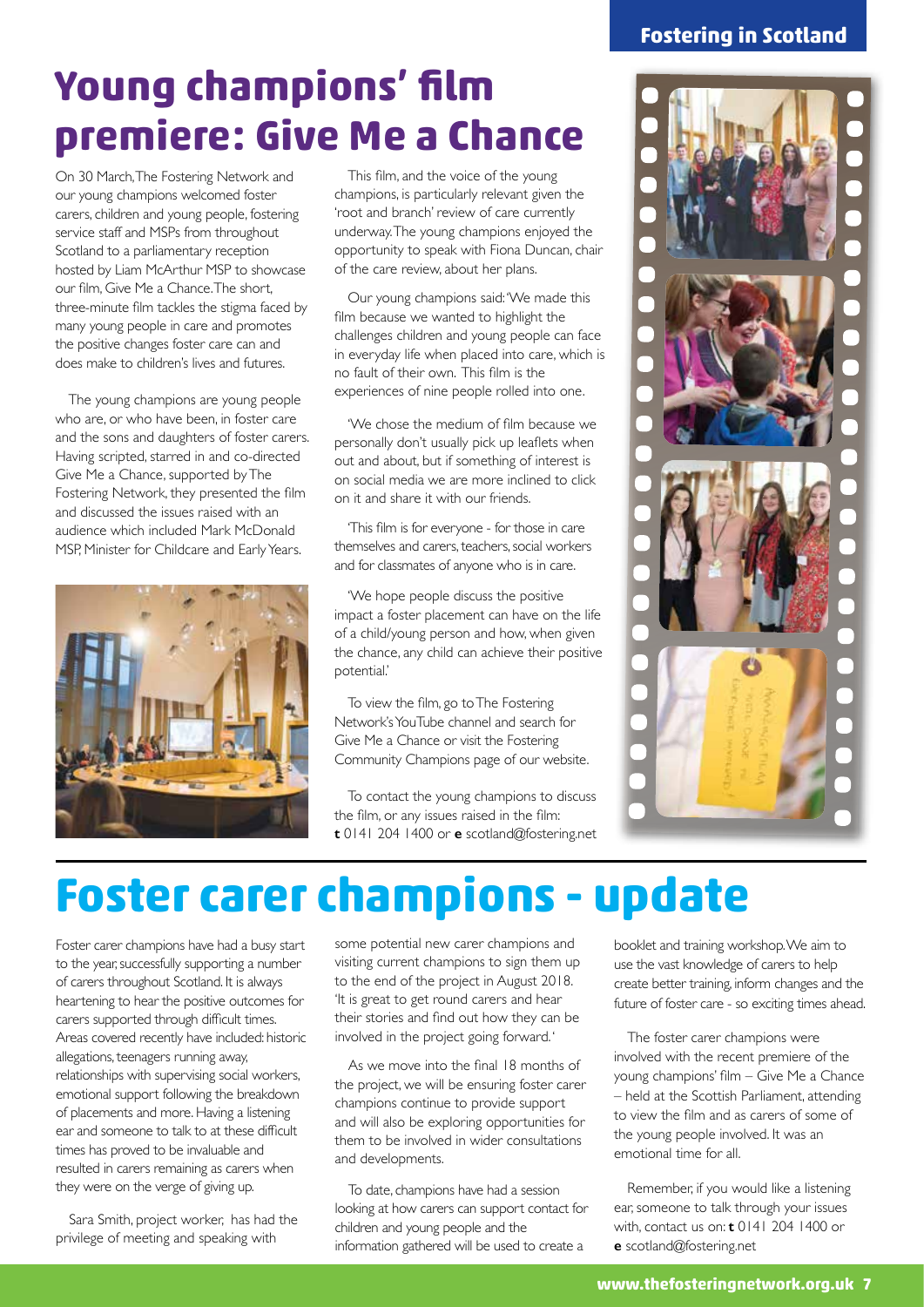## **Young Scot calls out to young people**

### **Year of Young People 2018**

#### **Young Scot is also offering the opportunity for young people to get involved in the Year of Young People 2018.**

They are looking for young people (aged 18 to 26) from all over Scotland to become Year of Young People 2018 Ambassadors. Get involved, and represent the Year of Young People 2018 in your local community!

Through the whole of the Year of Young People 2018, Young Scot will be celebrating the achievements of young people and their valuable contribution to communities. They will be part of a Scotland-wide team creating new opportunities for young people to shine locally, nationally and globally.

The Year of Young People 2018 is an important year for the whole of Scotland and we need your help.

With your help, the Year of Young People 2018 will provide a platform for young people to have their views heard and acted upon. You will be helping to showcase the amazing talents of young people through events and the media and developing better understanding, co-operation and respect between generations. You will also be recognising the impact of teachers, youth workers and other supporting adults on young people's lives and developing and providing opportunities for young people to express themselves through culture, sport and other activities.

#### **As Young Ambassador 2018 you will be:**

- representing the Year of Young People 2018 in your local community
- supporting partners to ensure the success of the Year of Young People 2018
- promoting and creating events and activities in your area
- attending national events and training with other Ambassadors from all over Scotland
- taking part in a Dynamic Youth Award or Youth Achievement Award
- building new skills and meeting loads of new people.

To apply and find out more information visit: **yoyp2018. scot** and follow **#YoYP2018** on Twitter. If you have any questions, require more information about 2018 Young Ambassadors or would like posters or leaflets promoting Year of Young People 2018 Ambassador Programme, please **e** 2018yoyp@young.scot.



### **Would you like to be mentored by the First Minister?**

#### **Imagine what you could achieve with Scotland's First Minister beside you...**

Young Scot is working with the Scottish Government to find an aspiring young woman (aged 18 to 23 on 8 March 2017, International Women's Day) to be mentored by the First Minister Nicola Sturgeon.

Mentoring is a powerful way of helping young women achieve their goals and will help to create a new generation of positive role models to inspire other young women. If you are a young woman, or you identify yourself as a young woman, aged 18 to 23, and are bold, brilliant and courageous about the future, we want to hear from you.

During the mentoring programme, you will have at least four private meetings with the First Minister. There may be additional opportunities depending on your interests, and the opportunity to work with the media. The mentoring experience will take place between June 2017 and March 2018.

During your experience, Young Scot will work with you to create additional activities and opportunities to expand your skills and help you to realise your goals. These could be speaking engagements, attendance at board meetings or shadowing experiences to help you to develop your projects, ideas and leadership skills.

As you apply, Young Scot will need a few details about you, your circumstance and your hopes and aspirations for the future. You can be passionate about any topic or idea. We are looking for someone who will really benefit from spending time with the First Minister and will grasp the opportunity with both hands.

All young women (or young people who identify as female) living in Scotland aged between 18 and 23 (as of 8 March 2017) are welcome to apply.

Young Scot is committed to ensuring the applicants come from diverse backgrounds, ages and geographies, and that we receive applications from young people with additional support needs. The Scottish Government will meet all reasonable expenses, including childcare and travel.

You can download the application form at: young.scot/media/7485/fm-mentoring-application.docx or contact June Osborne **e** juneo@young.scot or, alternatively visit: surveygizmo.eu/s3/90028206/FirstMinisterMentoring

Please note: The deadline for applications is 30 May 2017.

to apply online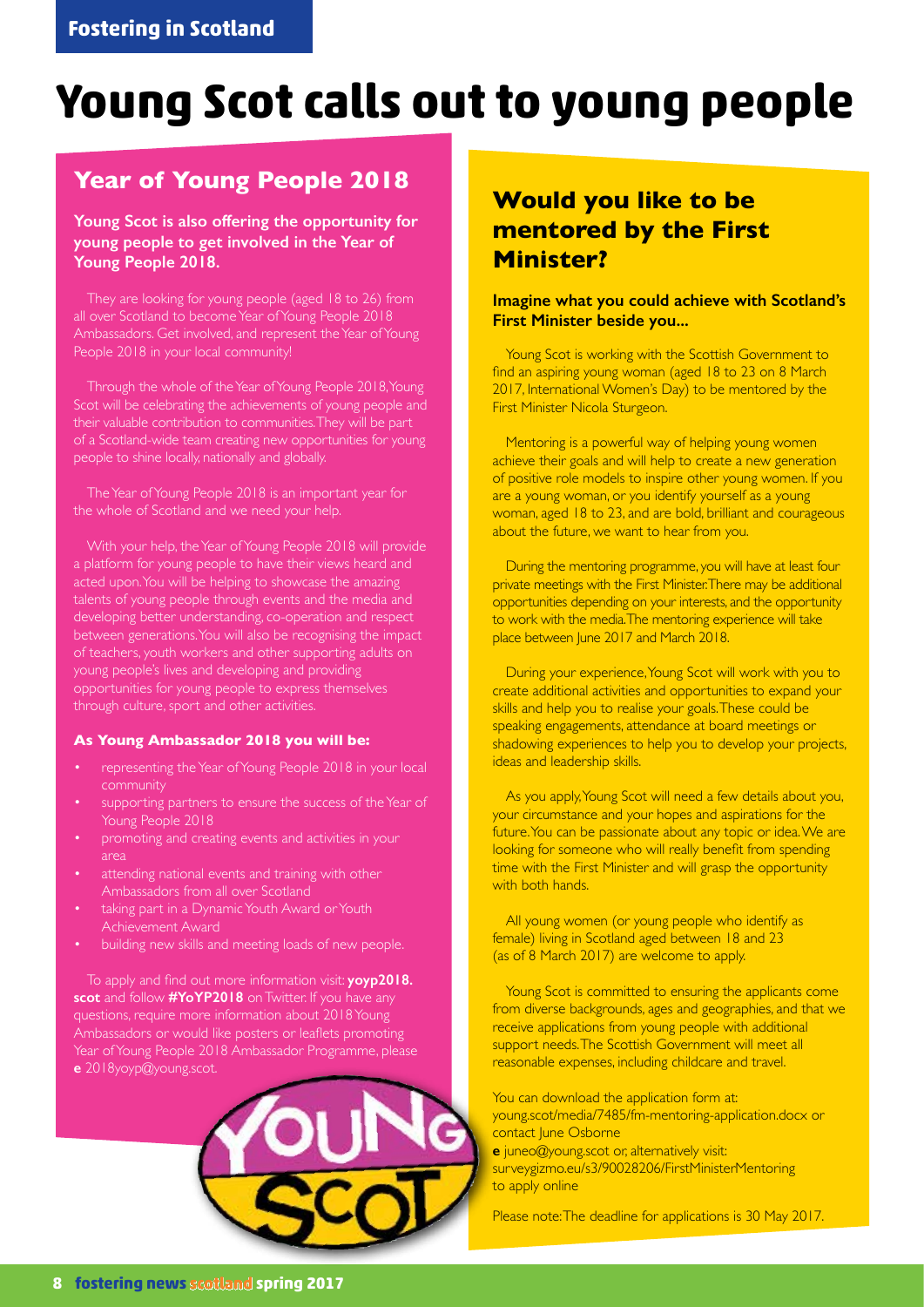

# **Fosterline Scotland update**

Inserted in this newsletter, all foster carers will have received one of our new Fosterline Scotland magnets. We would encourage foster carers to place this on your fridge and, should you feel in need of advice or support, please do not hesitate to contact us.

Fosterline Scotland has received a number of calls from foster carers asking about educational maintenance allowance (EMA) for birth children. EMA provides financial support to eligible 16- to 19-year olds who want to continue learning. It consists of a weekly payment of  $\overline{230}$ , paid fortnightly in arrears.

#### **Who can get EMA (eligibility)?**

Any young person aged between 16 and 19, who is 16 or older before 30 September 2017 and planning to continue postcompulsory education, may be eligible for EMA from the beginning of the academic year.

The award is based on household income, and local authorities look at the fostering fee when making a financial assessment for foster carers' own children.



It has been brought to our attention that some local authorities are including the fostering allowances in their

calculations. The Scottish Government has confirmed with us that the allowance is not part of the financial assessment.

**0141 204 1400 fosterlinescotland@fostering.net**

Young people in care who are in education are eligible for EMA without having to provide evidence of household income. The young person's social worker should support the young person and foster carer to apply for EMA.

Those who meet the eligibility criteria need to apply directly to their school or college.

For more information on this, please visit the EMA website:

#### **mygov.scot/ema/can-i-get-ema/**

If you have had any issues regarding EMA, please do not hesitate to contact Fosterline Scotland.

Fosterline Scotland is here to support you with these and many other types of query! Our Fostering Scotland service is open Monday to Friday, 10am until 4pm. Please get in touch if you have a query you would like help with: **t** 0141 204 1400 or **e** fosterlinescotland@fostering.net

You can also call our legal helpline on **t** 0345 013 5004 or our stress helpline on **t** 0345 074 2799. Both are open all day, every day.

## **Save the date - Foster Walk Scotland!**

Due to the success of last year's event, we are delighted to announce the date for Foster Walk Scotland 2017. Why not join us on Sunday 10 September 2017, for a family-friendly event in Glasgow's beautiful Pollok Park?

Enjoy a fun family walk, while raising money to help us continue our work transforming the lives of children in foster care We are delighted that we will once again be joined by a park ranger who will help bring the surroundings to life, and we would recommend you bring along a picnic to enjoy.

Walkers are encouraged to dress in orange and challenged to raise just  $£75$  individually or  $£100$  as a family. We can provide you with a Foster Walk fundraising pack, and give you advice on setting up an online giving page.

To register, please head to our website: **thefosteringnetwork.org.uk/foster-walk.**  There is a registration fee of £11.99 per family or £5.99 per adult.

We look forward to seeing you there!

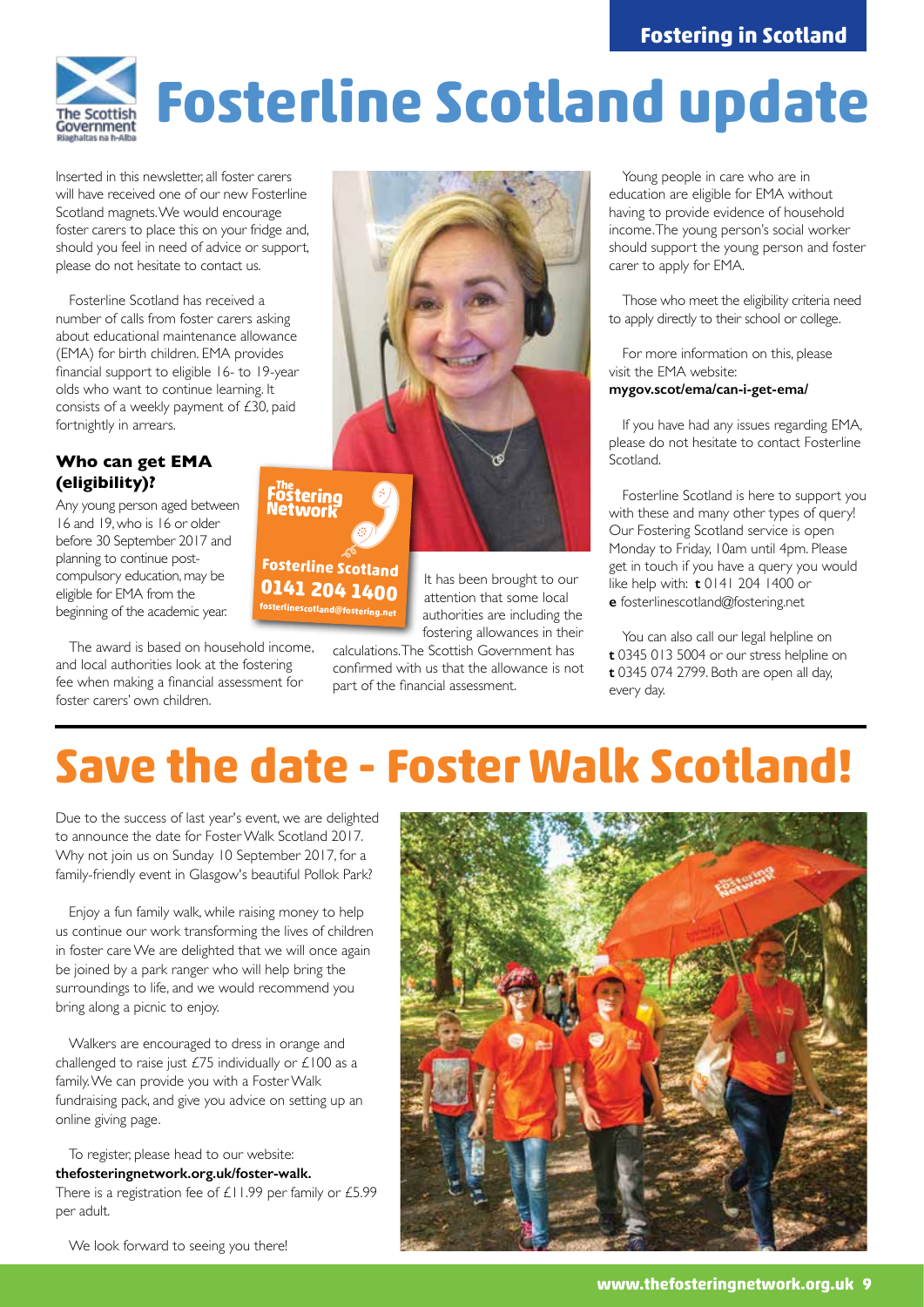### **Fostering in Scotland**

## **Foster Care Fortnight 2017: foster care transforms lives**

With Foster Care Fortnight 2017 just days away - it runs from Monday 8 until Sunday 21 May 2017 - there are a number of ways that you, your family and your fostering service can get involved in the fortnight.

As the UK's biggest celebration of foster care and the highlight of the foster carer recruitment calendar, we need everyone involved in fostering in Scotland to help shine the spotlight on the transformational power of foster care.

#### **Get involved**

Put up the poster – on the back of Foster Care magazine is a poster for Foster Care Fortnight. We'd love you to display it somewhere prominent so that all across Scotland there can be no mistaking that it's Foster Care Fortnight.



- Show that you're **#ProudtoFoster –** download a placard **(bit.ly/FCF17placards),** take a photo and share it online using the hashtag **#ProudtoFoster.** And if you know people who are not (yet!) foster carers they can show their support too by using the #ProudtoSupportFostering placard.
- Email your MSPs visit our website and email your political representatives **(bit.ly/FCF17politicians)** telling them why you are proud to foster. If you can include a photo with a placard that would be even better. We would be delighted if every MSP in Scotland heard from their foster carer constituents.
- Sign up to our Thunderclap  $-$  a Thunderclap is a way of getting a single message (it's Foster Care Fortnight!) out to thousands of people at the same time on social media. If you have a Twitter or Facebook account, please sign up to our Foster Care Fortnight Thunderclap **(http://bit.ly/ FCF17thunderclap)** before 8 May

and help us get the message out.

Tell your friends, family, neighbours and colleagues about fostering – Foster Care Fortnight is all about raising awareness of fostering, and the best people to do that are foster carers and others involved in the care of children and young people.

### Foster Ca **Transforms Lives Foster Care** Fortnight

**thefosteringnetwork.org.uk**

# **Spotlight on Jim Briggs and our Finance in Foster Care course**

My wife and I have been foster carers with Edinburgh Council for over 30 years and I am a self-employed accountant specialising in income tax. I assist The Fostering Network to deliver training courses to foster carers, shared lives carers and kinship carers on their income tax responsibilities.

A course will normally run from 9.30am to 2.30pm with a break for lunch.

HMRC regards all foster carers as being self-employed and as such it is mandatory that every carer must register with HMRC and complete a tax return.

The most important aspect of the course is to convey to carers that they are not alone in this minefield of taxation legislation. We stress that Fosterline Scotland, The Fostering Network's helpline, is only a phone call away



should they encounter difficulties. A carer may think that their tax problem is peculiar to them, but we find that the same questions and worries are repeated in every course.

Each carer receives a folder giving summaries of points discussed in the course. They are shown how to calculate both their income as a carer and the extra carer allowances they are entitled to, and how to complete and submit an online tax return, with paper copies of the completed tax return and the finalised income tax computation.

I would urge all carers to read their quarterly Fostering in Scotland newsletter to find out where and when tax courses are to be held and come along and meet us. Hopefully we will help you overcome your cares and concerns about this very important topic.

The Finance and Foster Care course can be purchased as an in-house training course. For more details contact Joy Crawford: **t** 0141 204 1400 or **e** scotland@fostering.net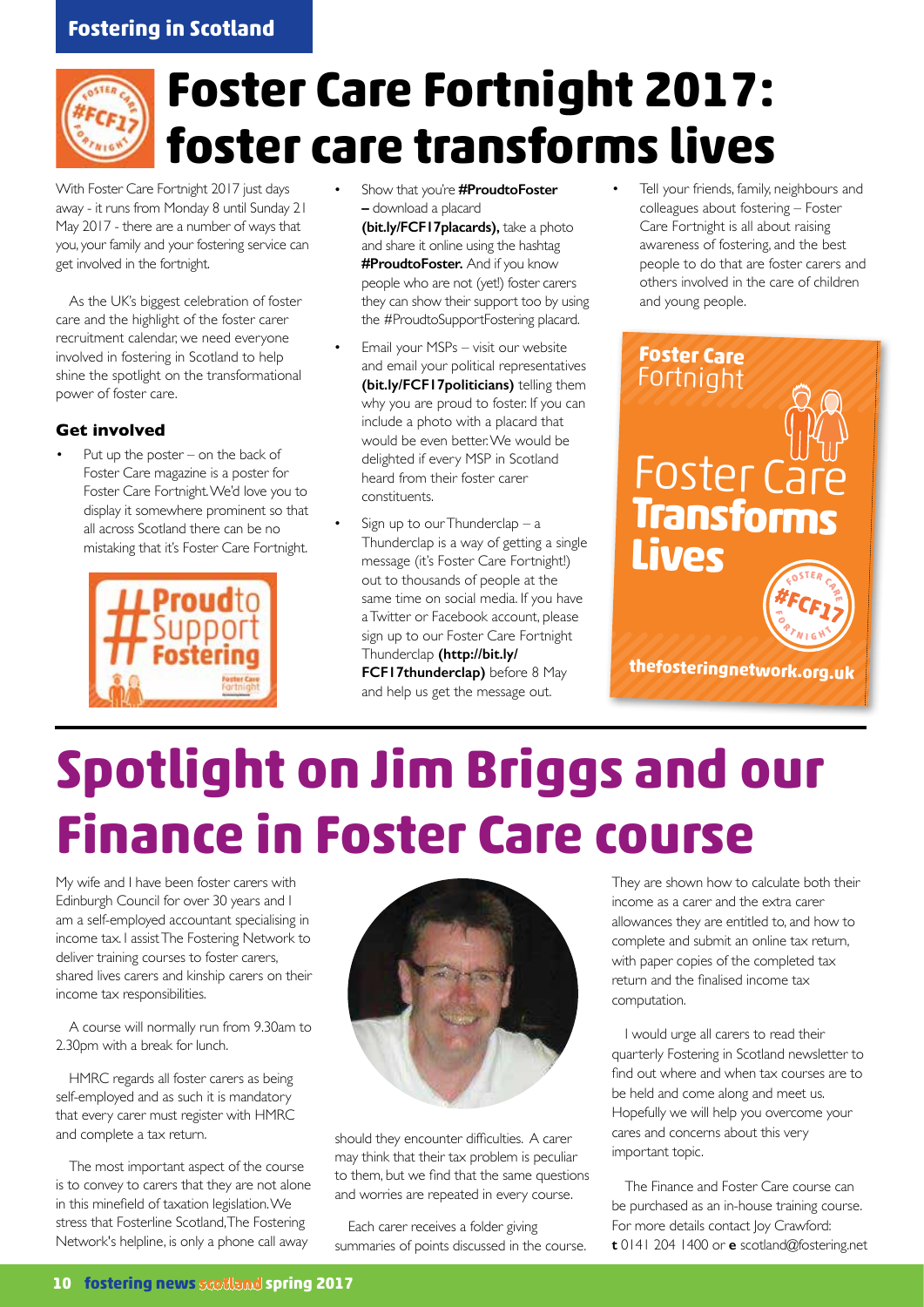# **'The difference The Fostering Network made to me'**

'My name is Michelle Orr. I have just completed the three day The Skills to Foster: Train the Trainers course. I found this course insightful and have learned new tools in how to deliver this training course within my fostering organisation.

'The Fostering Network is an organisation that I hold very dear to my heart. I did the Stepping Out and Moving On project training course, allowing me to deliver training to my peers, back in 2000 and 2001 when I was 18 years old. This course gave me the confidence and ability to be part of a great young people's project that was designed for young people in foster care as well as sons and daughters of foster carers.

'During my time I did lots of voluntary work such as presenting workshops and speaking at conferences aimed at social workers and other fostering agencies.

'We travelled around Scotland and parts of Ireland. I was also a team leader at a summer camp in Aviemore which was a lot of fun.



'I now work for a fostering agency as a child and youth care worker, and I feel being involved with The Fostering Network all those years ago has been a major factor in me deciding to work within the care profession.

'It was great to see some familiar faces while I was doing the recent The Skills to Foster training and being back in old familiar territory really got me thinking about some of the amazing times I had there.

'I brought in some of my training certificates that I received from The Fostering Network back when I was a young person and shared them with the staff there. Everyone was pleasantly surprised to see that I still had them after all these years.

'I am a sentimental person and I always keep certificates that I have achieved in my life as it's a reminder of the good things I have done. It is also important to me, as being a child who was once in care and who was often passed from pillar to post, I didn't always have many positive things to keep so now when I do achieve anything in my life it means so much to me.

'I am really pleased to hear that The Fostering Network is still offering training and projects to young people, and I hope they enjoy it just as much as I did.

'I would like to say a big thank you to everyone at The Fostering Network for everything you did for me. I am forever grateful.'

### **Glasgow training suite available for hire!**

Our training suite, which holds up to 20 people and is situated in a prized location in the centre of Glasgow, is now well established and available for hire! Are you looking for a venue for a meeting or event? Our rates are competitive.

Please contact Linda Curran for more information: **t** 0141 204 1400 or **e** scotland@fostering.net



### **Available open courses – Filling up fast!**

As well as offering courses in-house, we are continuing to deliver our open courses in our new training suite. Upcoming open courses, all being held at the new training suite in our Glasgow office with lunch included, are:

#### **Managing Allegations Against Foster Carers (for foster carers, though social workers can attend)**

Wednesday 31 May 2017 Price: members £110.00 plus VAT/ non-members £220.00 VAT

#### **Men Who Foster Open Course**

Wednesday 7 June 2017 Price: members £110.00 plus VAT/ non-members £220.00 plus VAT

#### **The Skills to Foster: Train the Trainers (for foster carers, though social workers can attend)**

Tues 20, Wed 21 and Thurs 22 June 2017 Price: members £310.00 plus VAT/ non-members £620.00 plus VAT

#### **The Role of the Supervising Social Worker (for foster carers and social workers)**

Wednesday 25 and Thursday 26 October 2017 Price: members £215.00 plus VAT/ non-members £430.00 plus VAT

Our courses book up fast, so to secure your place on one of the above open courses, or to enquire about running one of our courses in-house, please contact Joy Crawford: **t:** 0141 204 1400 **e:** scotland@fostering.net **thefosteringnetwork.org.uk**